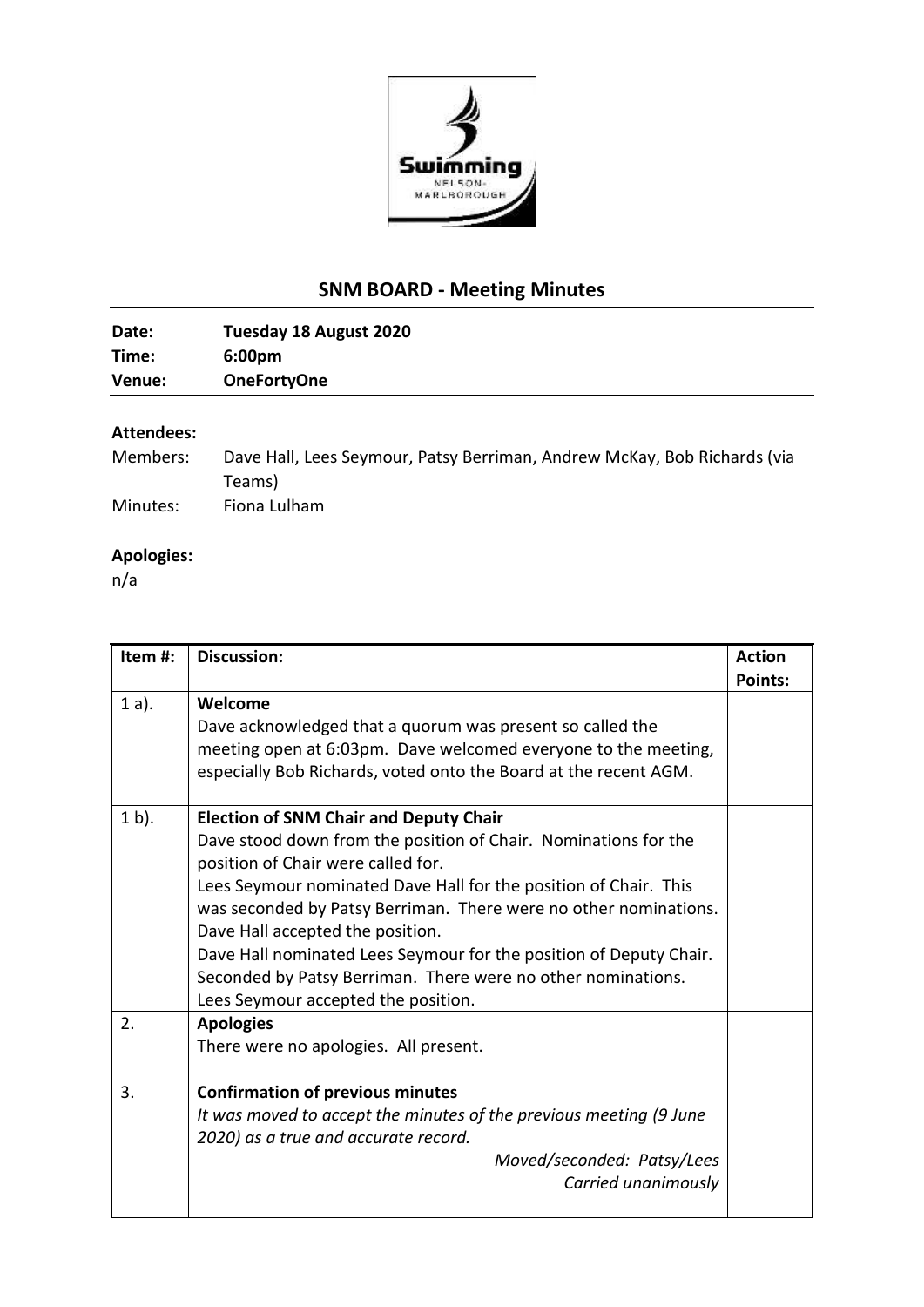|    | It was moved to approve the minutes of the SNM AGM held 8 August<br>2020 as true and correct. These minutes will be confirmed at the<br>2021 AGM.<br>Moved/seconded: Lees/Patsy<br>Carried unanimously                                                                                                                                                                                                                                                                                                                                                                                                                                                                                                                                                                                                                                                                                           |    |
|----|--------------------------------------------------------------------------------------------------------------------------------------------------------------------------------------------------------------------------------------------------------------------------------------------------------------------------------------------------------------------------------------------------------------------------------------------------------------------------------------------------------------------------------------------------------------------------------------------------------------------------------------------------------------------------------------------------------------------------------------------------------------------------------------------------------------------------------------------------------------------------------------------------|----|
| 4. | <b>Matters Arising &amp; Tasks</b><br>1. Meet Review - Moved to MC tasklist - completed.<br>2. Swimmers Fund Background and History - Further research is<br>required - ongoing.<br>3. Payment of meet profit share has been done - completed.<br>4. Statutory Liability - clubs have been invoiced - completed.<br>5. Melinda Baigent has been reimbursed - completed.                                                                                                                                                                                                                                                                                                                                                                                                                                                                                                                          | AP |
| 5. | <b>Chair Report</b><br>No report for the Board.                                                                                                                                                                                                                                                                                                                                                                                                                                                                                                                                                                                                                                                                                                                                                                                                                                                  |    |
| 6. | <b>Treasurer Report</b><br>No report for the Board – handover process with Susie is in place.<br>Fiona and Andrew to liaise around this.<br>Prior matters:<br>It was moved to approve that SNM would pay 25% of the storage<br>costs of the Tasman Swim Club storage (equal to \$471.00) to be<br>invoiced annually.<br>Moved/seconded: Dave/Andrew<br>Carried unanimously<br><b>Approval of Payments:</b><br>It was discussed that a delegation of authority be made to the<br>Management Committee for the approval of payments. This should<br>be included in the review of the Standing Orders.<br>Authority for filing of Financial Statements with Companies Office:<br>It was moved to give Fiona Lulham authority to file the annual<br>Financial Statements with the Companies Office on behalf of<br>Swimming Nelson Marlborough.<br>Moved/seconded: Dave/Patsy<br>Carried unanimously |    |
| 7. | <b>Registrar's Report</b><br>It was noted that a calendar meeting for January-June 2021 will soon<br>be organised. It was important that the MC have coaching support<br>for this meeting.                                                                                                                                                                                                                                                                                                                                                                                                                                                                                                                                                                                                                                                                                                       |    |
| 8. | <b>Ratify e-decisions</b><br>The e-decision of 22 June to change the Standing Orders with<br>respect to the criteria for Badges & Bars to include representing NZ<br>at an international meet was ratified.                                                                                                                                                                                                                                                                                                                                                                                                                                                                                                                                                                                                                                                                                      |    |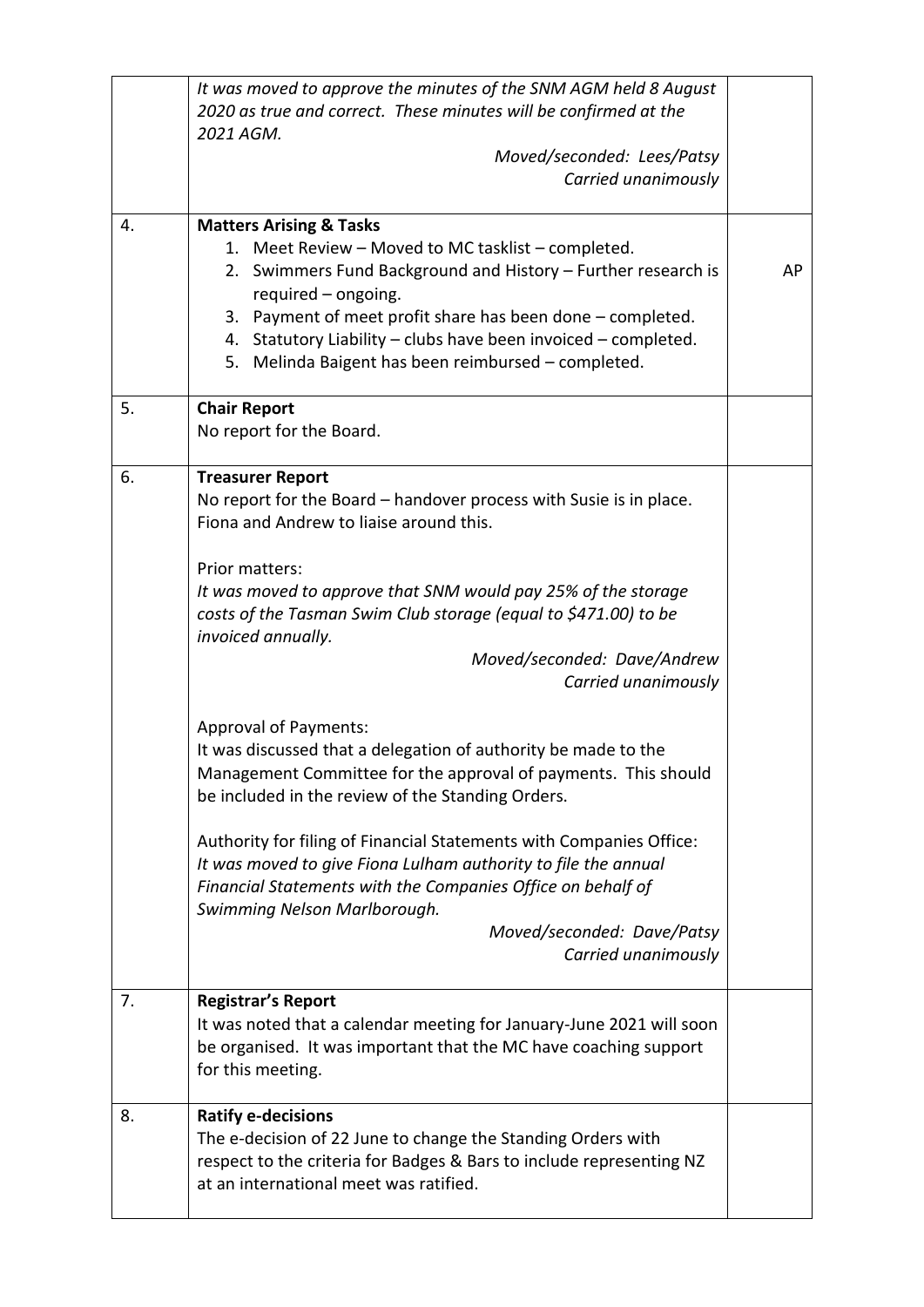|    | Moved/seconded: Dave/Patsy<br>Carried unanimously                                                                                                                                                                                                                                                                                                                                       |    |
|----|-----------------------------------------------------------------------------------------------------------------------------------------------------------------------------------------------------------------------------------------------------------------------------------------------------------------------------------------------------------------------------------------|----|
|    | The e-decision of 8 July to pay the SNZ registrations fees for SNM<br>Technical Officials was ratified.                                                                                                                                                                                                                                                                                 |    |
|    | Moved/seconded: Patsy/Lees<br>Carried unanimously                                                                                                                                                                                                                                                                                                                                       |    |
|    | It was noted that Phil and Christine have paid their Technical<br>Officials registrations fees - which will need to be reimbursed.                                                                                                                                                                                                                                                      | AP |
|    | The e-decision of 18 July to top up the swimmer's fund by \$700 in<br>order to award the following 9 recipients was ratified.<br><b>Abbey Smale</b><br>Alec Swan<br>Isabella Thurlow<br>Jack Bugler<br>$\sim 100$<br>- Sierra Thomas<br>- Connor Eden<br>- Minnette Richards                                                                                                            |    |
|    | - Oxford Bayley<br>- Piper Riley<br>Moved/seconded: Lees/Patsy<br>Carried unanimously                                                                                                                                                                                                                                                                                                   |    |
|    | The Board ratified the recipients of the SNM Service Awards and<br>SNM Trophies as presented at the SNM Awards Dinner by the SNM<br>Awards Committee.<br>Nb. These awards were previously moved and presented at the SNM<br>AGM. A list of recipients is attached to the end of these minutes.<br>Moved/seconded: Patsy/Lees<br>Carried unanimously                                     |    |
|    | It was moved that the Board could use e-decisions to carry out the<br>business of the Board if a decision was required in between<br>meetings. In order for an e-decision to be carried, all Board members<br>need to respond in the affirmative. All such e-decisions are to be<br>ratified at the next scheduled Board meeting.<br>Moved/seconded: Dave/Andrew<br>Carried unanimously |    |
| 9. | <b>General business</b><br>1. The Board noted and accepted the resignation of Mark Lile<br>from the Management Committee.<br>Moved/seconded: Dave/Lees<br>Carried unanimously                                                                                                                                                                                                           |    |
|    | The Board approved the appointment of Stephen Bayley<br>2.<br>from Nelson South Swim Club to the Management<br>Committee.                                                                                                                                                                                                                                                               |    |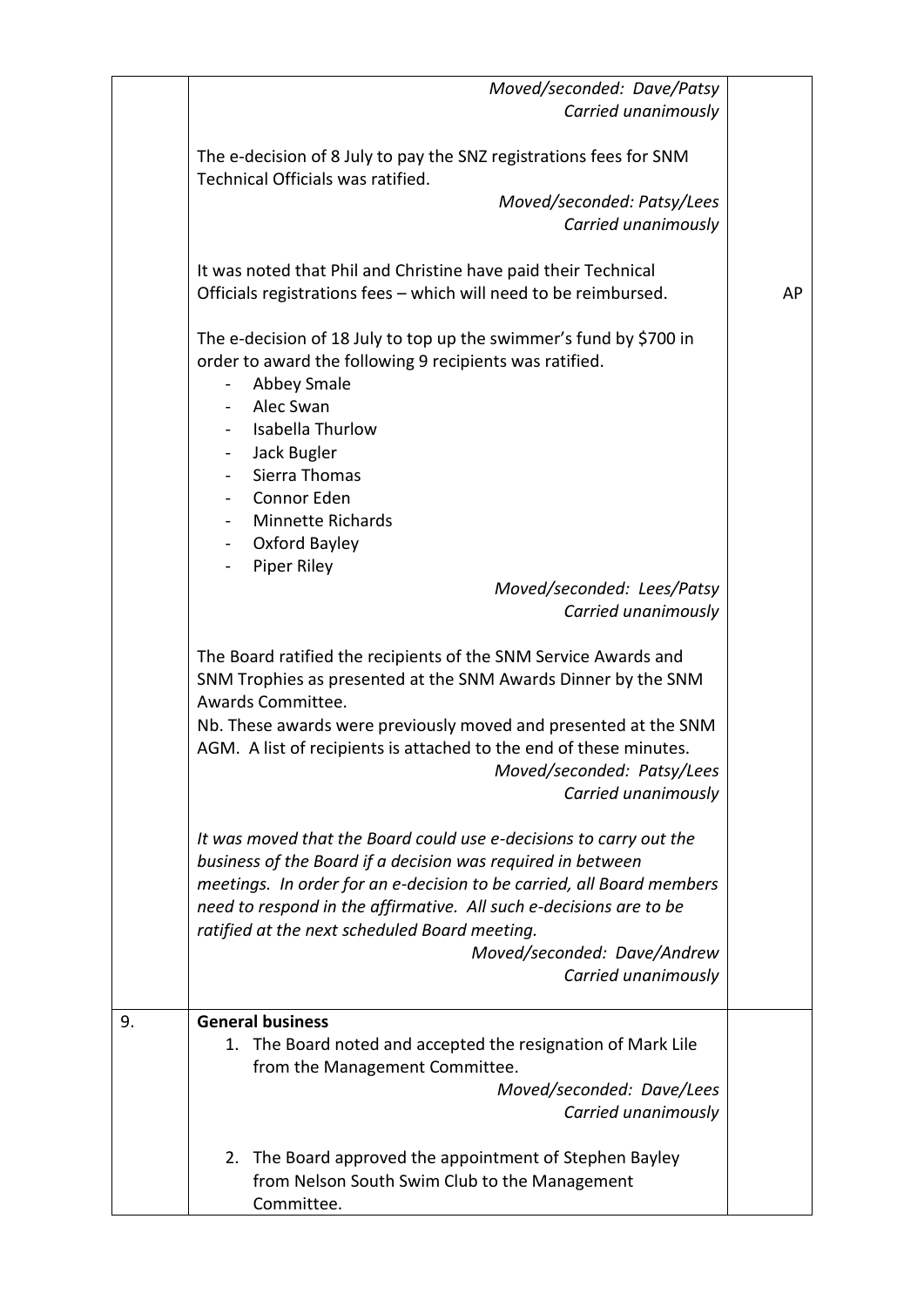|     | Moved/seconded: Dave/Lees                                                                                                                                                                                                                                                                                                                                                                                   |    |
|-----|-------------------------------------------------------------------------------------------------------------------------------------------------------------------------------------------------------------------------------------------------------------------------------------------------------------------------------------------------------------------------------------------------------------|----|
|     | Carried unanimously                                                                                                                                                                                                                                                                                                                                                                                         |    |
|     | 3. Vacant Position on SNM Board. Dave noted from the<br>Constitution the criteria for appointing a new Board<br>Member. It was agreed that Dave and Lees would work<br>together to form an Appointments Panel as the first steps.<br>4. SNZ Board Election. It was agreed to vote in favour of Nick<br>Tongue to the SNZ Board. Dave to respond to SNZ.<br>Moved/seconded: Lees/Dave<br>Carried unanimously | AP |
|     | 5. Confirmation of SNM Board meetings. It was agreed that the<br>2nd Tuesday of every 2nd month worked for everyone. The<br>Board meetings for the rest of 2020:<br>Tuesday 13 October<br>Tuesday 8 December                                                                                                                                                                                                |    |
| 10. | Date of next Board meeting                                                                                                                                                                                                                                                                                                                                                                                  |    |
|     | 6:00pm Tuesday 13 October, venue to be confirmed.                                                                                                                                                                                                                                                                                                                                                           |    |
| 11. | Close of meeting                                                                                                                                                                                                                                                                                                                                                                                            |    |
|     | Dave thanked everyone for their time and called the meeting to a                                                                                                                                                                                                                                                                                                                                            |    |
|     | close at 6:34pm                                                                                                                                                                                                                                                                                                                                                                                             |    |
|     |                                                                                                                                                                                                                                                                                                                                                                                                             |    |